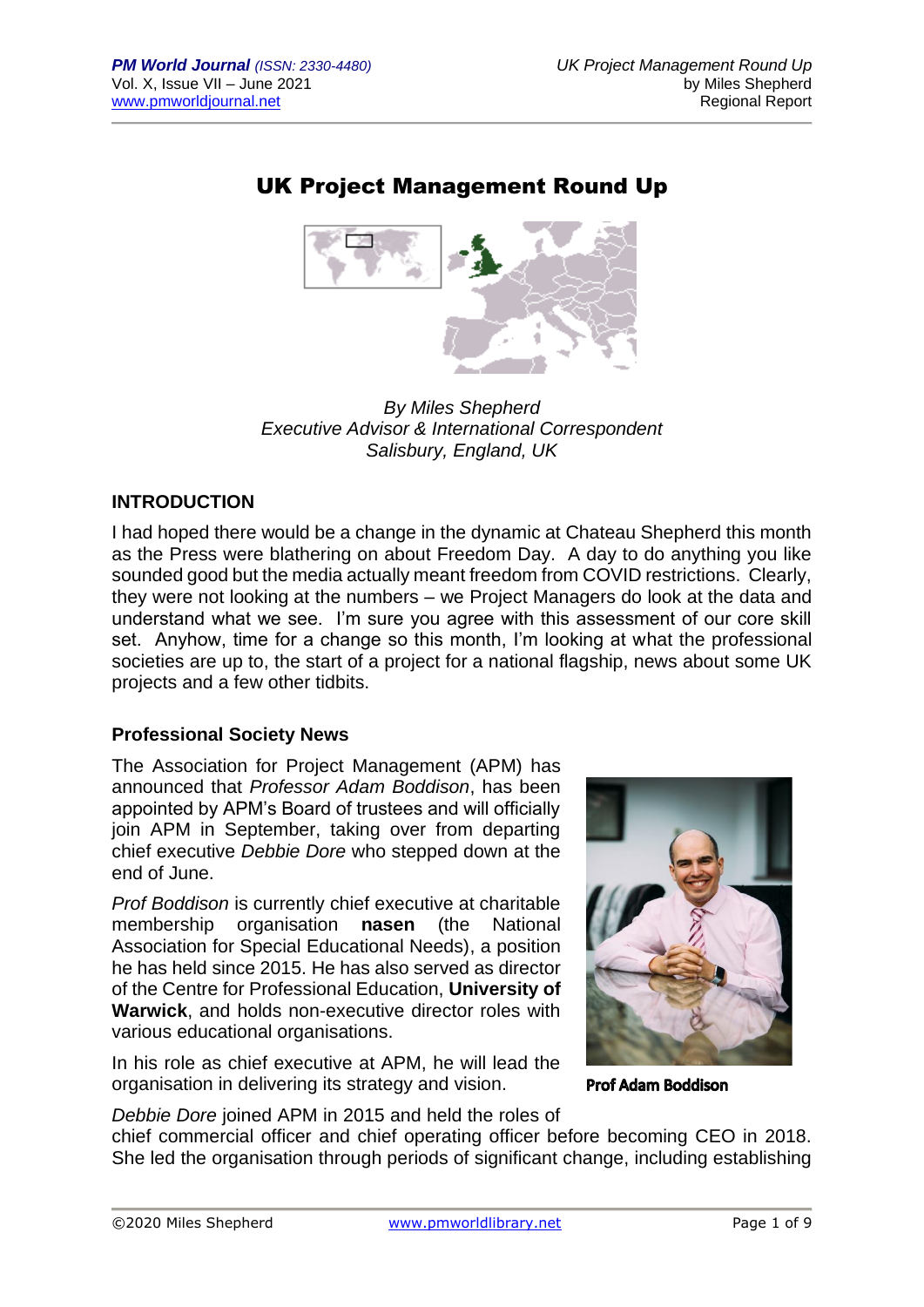APM as a chartered body and navigating the challenges posed by the coronavirus pandemic. Her career journey has seen her work for Thames Television, Oxford University Press and as a member of the board at Swets Information Services, delivering global transformation projects across sales, IT and customer service. Debbie has also served as a non-executive director for UKSG, a membership organisation connecting the knowledge community, and as a volunteer for Inspiring Future Careers.

Another recent arrival at APM is Andrew Baldwin who has stepped into the role of Head of Public Affairs in May. Andrew joins the CEO's Office at APM and is busy building a list of specialists to help get APM's messages to a wide audience. This is seen as particularly important as the country emerges from the ravages of the COVID 19 pandemic – and we're not yet out of the woods yet!

This is election time, not nationally but at APM – Specific Interest Group Committee and Branch Management committee elections opened and closed this month with some results announced as we were closing for press. Members can see results at the APM website (www.APM.org.uk).

## **National Flagship**

Prime Minister Boris Johnson, Our Illustrious Leader (OIL to avoid confusing him with a real PM) told an overjoyed nation that a new national flagship is to be commissioned in a bid to boost British trade and industry globally. The vessel will be the successor to the Royal Yacht Britannia, which was retired in 1997. The ship is to be built in UK, at a reported cost of £200m. Given the successes of previous Government estimates (think Test and trace @ £32 bn) this can be considered a first stab and one that will be wildly under the real cost.



Those who recollect the last Royal Yacht will know that HM The Queen used it very effectively in her exercise of soft power but those times are now far behind us. Few potential trading partners are likely to be impressed by a floating gin palace, especially one not used by our Monarch.

Mock-up of national flagship (image Downing Street)

The project has drawn

immediate criticism for Her Majesty's Loyal Opposition who want the Government to "demonstrate clearly how the ship is expected to boost trade, jobs and growth". Sounds like they want a business case, a not unreasonable request. The Ministry of Defence are also said to be less than enthusiastic and they are the ones who have been lined up to pay for what they fear may be either a white elephant or an albatross about their necks.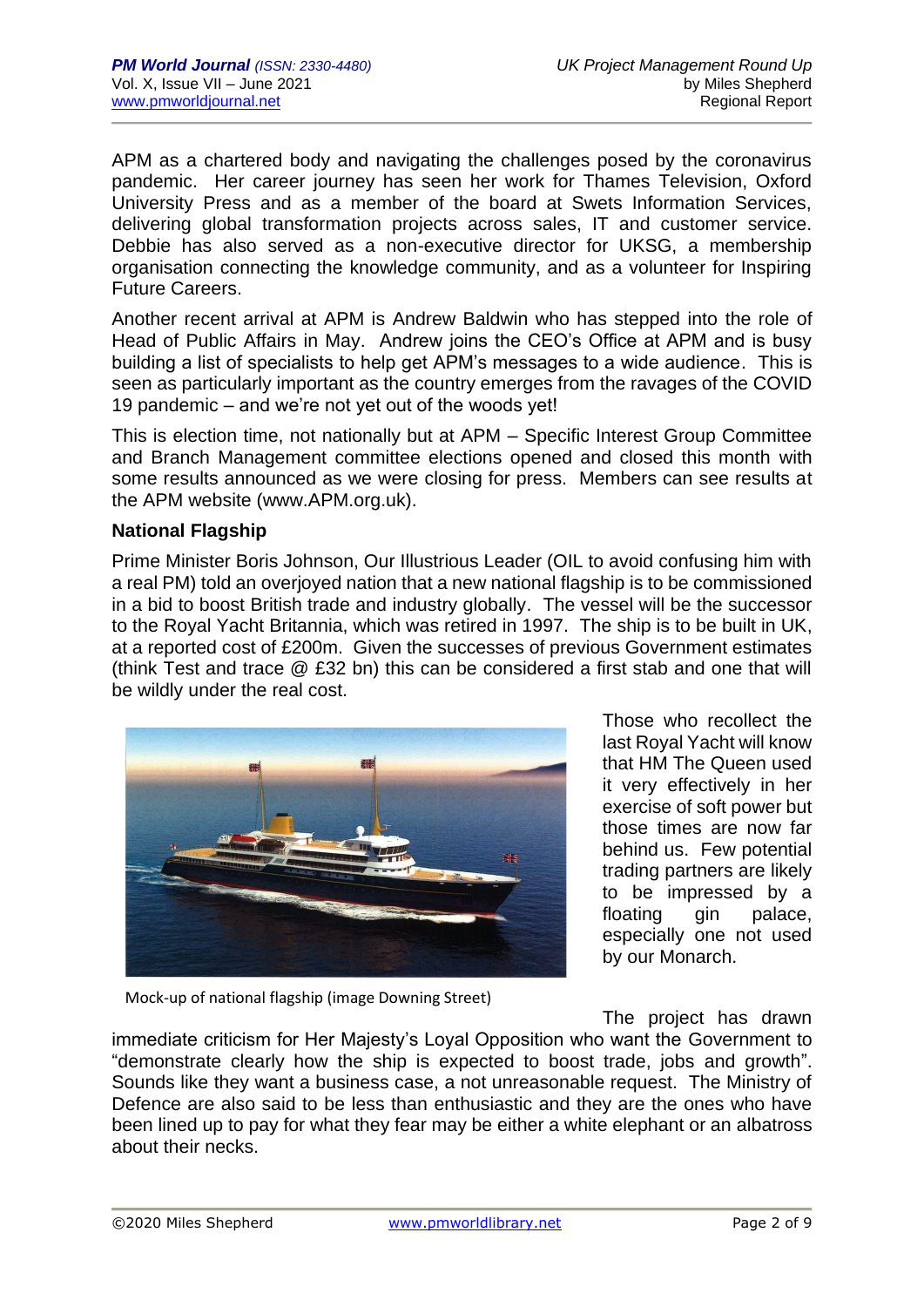According to reports at the BBC, tendering for the design and construction will begin "soon" – costs for the "construction and operation" of the ship would be confirmed after the tendering process concluded. Construction is apparently expected to get under way next year, with the ship expected to enter service within the next four years. Let us hope that the Government has learned about the realities of tendering and contract award and their techniques have improved.

The one good point is that there is planned to be an emphasis on utilising British design expertise and the latest green technology. Those with long memories will recall that the late Duke of Edinburgh, a naval officer with substantial sea experience, played a significant role in the design and build of HMY Britannia. It is far from clear who would be able to act in a similar role today. It will be interesting to see who steps up to be the Project Sponsor!

## **Project Progress**

The **Archway Project** at Bath, Somerset, has been handed over to Bath & North East Somerset Council. The project began in 2019 and was ready for handover in June 2021. The project had two main objectives: first, to increase knowledge and enjoyment of the Bath World Heritage Site by providing a World Heritage Centre for Bath. Second, it will radically improve learning and community engagement at the Roman Baths where a new Learning Centre provides special activities for schools and local communities.

The new facilities are located in a group of dilapidated former industrial buildings in Swallow Street and York Street and in the undercroft beneath York Street already owned by Bath & North East Somerset Council. They also own and operate the Roman Baths to which the buildings that make up the new learning centre and World Heritage Centre are connected.

The £5 million Project provides much needed learning facilities at one of the UK's most visited heritage attractions with over a million visitors a year. Part of the scheme transforms a previously



Roman Baths, Bath. Image Bath & Counties Archaeological Society

inaccessible undercroft into a hands-on investigation zone for school groups, set amongst the Roman ruins.

## **NHS Central database delay**

In the realm of joined up thinking, it has long been an ambition to centralise health records so that a single, secure and accurate set of health information for all UK inhabitants could be used to reduce recording errors and provide timely information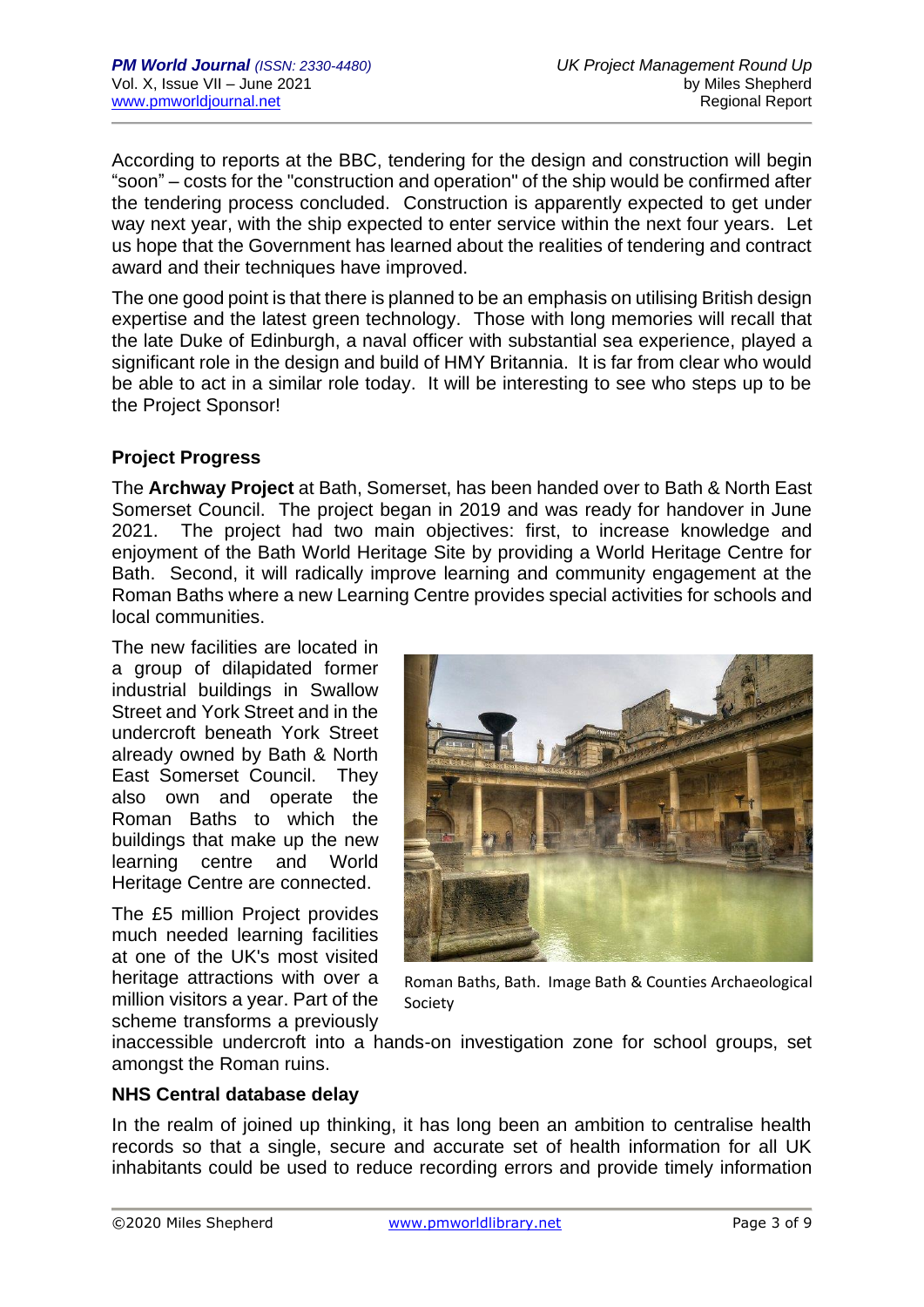on individual health. There have been many attempts at providing this service, recollect the Whole Hospital Information catastrophe in the early 1990s, but most have proved too technically challenging. Well, progress has been made and the creation of a central NHS digital database from GP records in England is a major step in the right direction – except that its launch has been delayed by two months. The system, due to begin on 1 July, is now set for 1 September.

Various agencies have been calling for delays to allow patients more time to learn about the system. The British Medical Association and the Royal College of GPs had also expressed concern as has the British Computer Society (BCS).

The general view is that the government has taken a sensible decision to delay the launch. Health Minister, *Jo Churchill*, speaking in the House of Commons said the GP data programme would "save lives". She also said the government was "absolutely determined to take people with us on this journey" and had therefore decided to push the implementation date back to the beginning of September. Curiously, she claimed that Ministers would use the extra time to "talk to doctors, patients and charities to strengthen the plan... and ensure data is accessed securely". It is not quite clear just what sort of contribution a bunch of assorted policy wonks might make but the key point is that "Patients own their own data".

Needless to say, Her Majesty's Loyal Opposition welcomed the delay but argued that the "current plans to take data from GPs, assemble it in one place and sell it to unknown commercial interests for purposes unknown has no legitimacy." So far as is currently planned, no such illegitimate plot exists. Similarly, shadow health minister Alex Norris thought the plans had been "snuck out under the cover of darkness" so it is curious that public bodies, outside the Westminster bubble, had noticed the plan.

More to the point, *Dr Bill Mitchell OBE*, Director of Policy at BCS, The Chartered Institute for IT said: "Ethical use of health data benefits the whole of society - but it is difficult to know precisely who will be doing what with these records and the process should be far easier to understand and more visible to the general public. "Most of the millions of people affected will be unaware that this is happening, even if there will be benefits for all of us from the research that NHS Digital is facilitating. "There must be a robust mechanism for us to check what's actually going on with our data and to be told very clearly whenever there are significant changes to how our data is shared, if that might give us pause for thought."

## **Mayflower AI Project**

Millions of school children in both USA and UK know all about the Mayflower and its historic voyage in 1620. What they may not know about is an ambitious programme of exploration by a modern day Mayflower. And one of the significant differences between 1620 and 2020 is human involvement. The original Mayflower had 102 Pilgrims and a crew of 30. The modern Mayflower has neither passengers nor crew! Other significant differences include its purpose, propulsion and navigation. The Mayflower Autonomous Ship (MAS) uses AI to navigate and the energy from the sun for propulsion. The purpose of MAS is to reveal more about the ocean.

Working in tandem with scientists and other autonomous vessels, MAS provides a flexible and cost-effective platform for deepening understanding of critical issues such as climate change, ocean plastic pollution and marine mammal conservation. In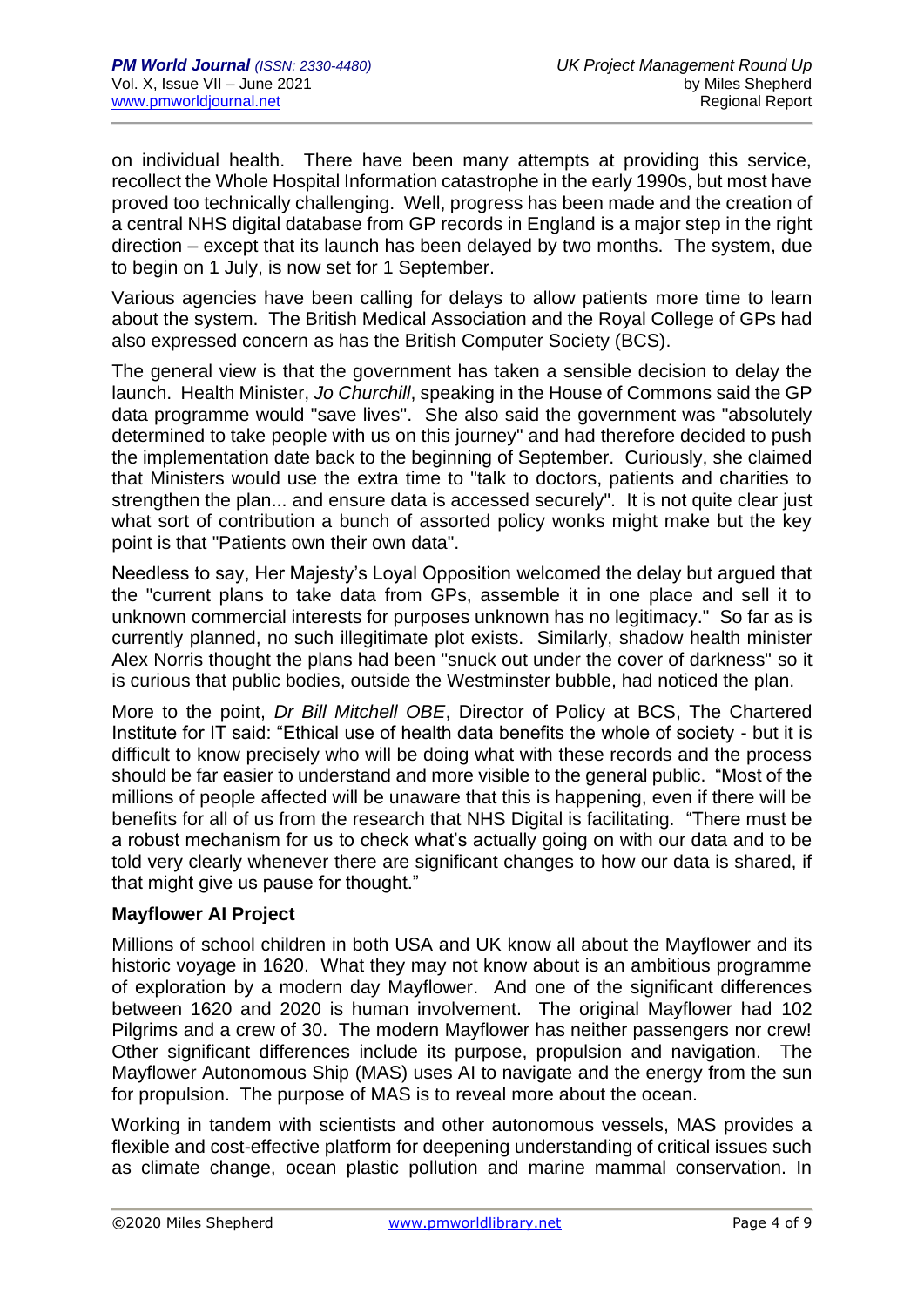parallel, the development of marine autonomous systems promises to transform ocean-related industries such as shipping, oil & gas, telecommunications, security & defence, fishing & aquaculture.



MAS debut 2019 (Photo Matthew Horwood / Getty Images)



MAS at sea during trials off south coast Photo Credit: IBM/Promare

The Mayflower Autonomous Ship project is led by marine research organisation ProMare with IBM acting as both lead technology partner and lead scientific partner for the project. MAS employs a range of sensor technology that guides its decisionmaking process including:

- Light detecting and ranging (LIDAR)
- Radio detecting and ranging (RADAR)
- Global Positioning System (GPS)
- Satellites
- Cameras

For more information on Mayflower anniversary and programme objectives, see [https://www.mayflower400uk.org/.](https://www.mayflower400uk.org/) For MAS news and technical information see <https://www.promare.org/>

# **Branson Space Flight project**

And now for a different form of travel – and one that is proving highly competitive as three Billionaires compete to develop the space tourism industry. The latest news is that Sir Richard Branson received a licence to send customers to the edge of space as his Virgin Galactic has beaten Jeff Bezos's Blue Origin and Elon Musk's SpaceX to get approval from the US Federal Aviation Administration (FAA).

Virgin Galactic is nearing its goal of sending the 600 people who have already paid a deposit for a two-hour trip on its spacecraft. They are paying \$250,000 (£180,000) to be sent up to a height of 90km (56 miles) to see the curvature of the Earth and experience weightlessness. Blue Origin and SpaceX claim that Virgin Galactic does not reach the boundary of space as it does not reach the so-called Karman Line at 62 miles up. Virgin Galactic counter claiming that the FAA and other government agencies define space as beginning at 50 miles.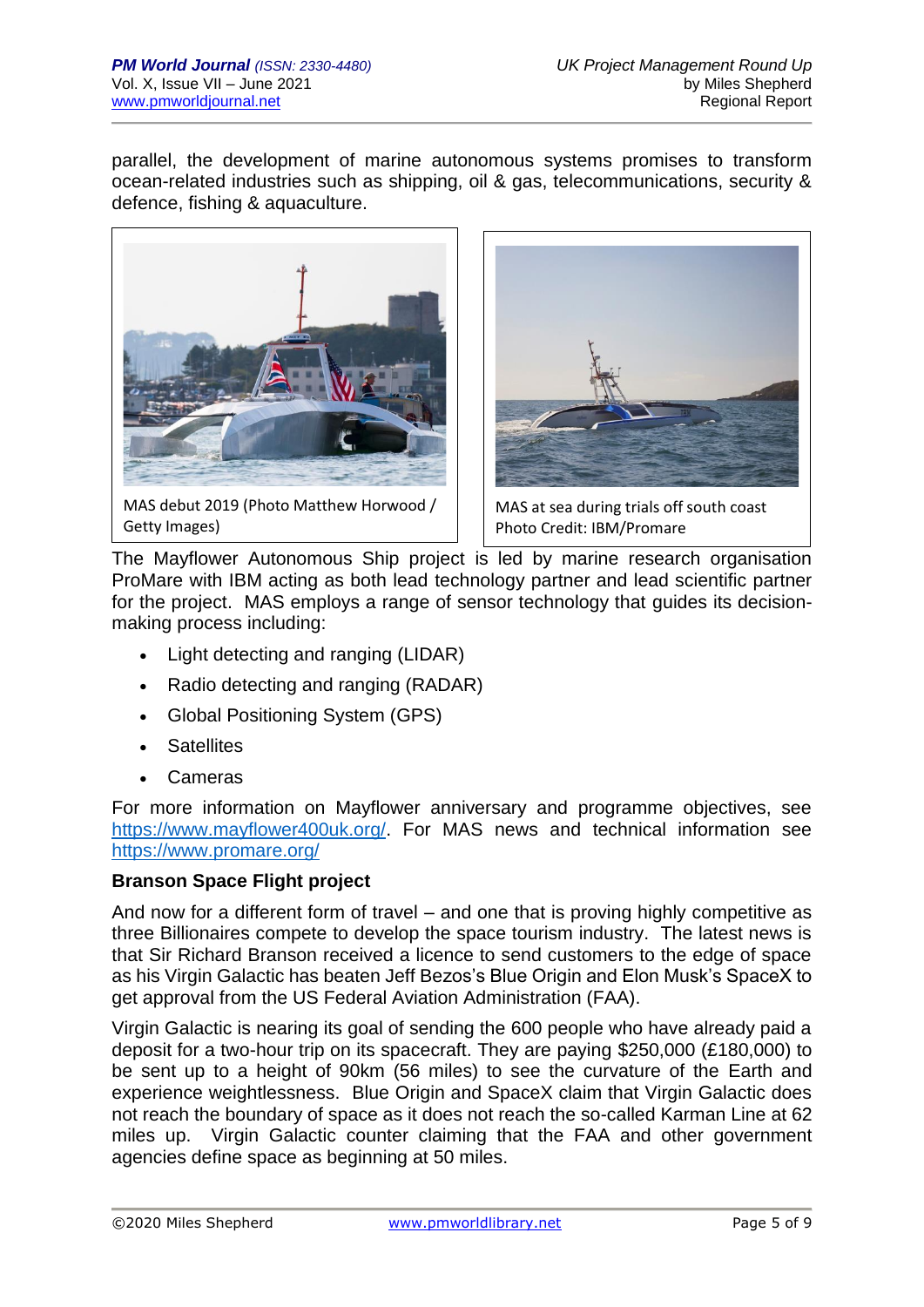

Space Ship 2 beneath its carrier (Photo: Virgin Galactic)

Virgin Galactic's Space Ship 2 rocket will be piggy-backed to a height of 12,000m before its rocket ignites. Launch will be from a spaceport in the New Mexico desert with two pilots although later flights may be from the planned UK spaceport at either Lands End or in the Scottish Highlands.

According to press reports, Branson, 70, is rumoured to be planning to take a test flight to the edge of space within the next month in an attempt to beat Bezos, 57, who is planning his first space flight on July 20 with

his brother and another passenger who has paid \$28 million for the ride.

# **Bezos cash injection in fusion project**



General Fusion plans a nuclear fusion plant at Culham. (Photo courtesy of General Fusion)

Sticking with stories concerning the very rich, we learn that Amazon boss Jeff Bezos has invested in a Canadian green energy company that plans to set up a plant in Oxfordshire to demonstrate a new kind of nuclear technology. General Fusion has announced it will move to the Culham Science Centre, which is the centre of nuclear fusion research in the UK. The Canadian firm hopes to host its patented technology at the new Fusion Demonstration Plant, known as the FDP. The company has been backed by Amazon founder and CEO Jeff Bezos for more than a decade and raised more than £100m in a recent round of investment.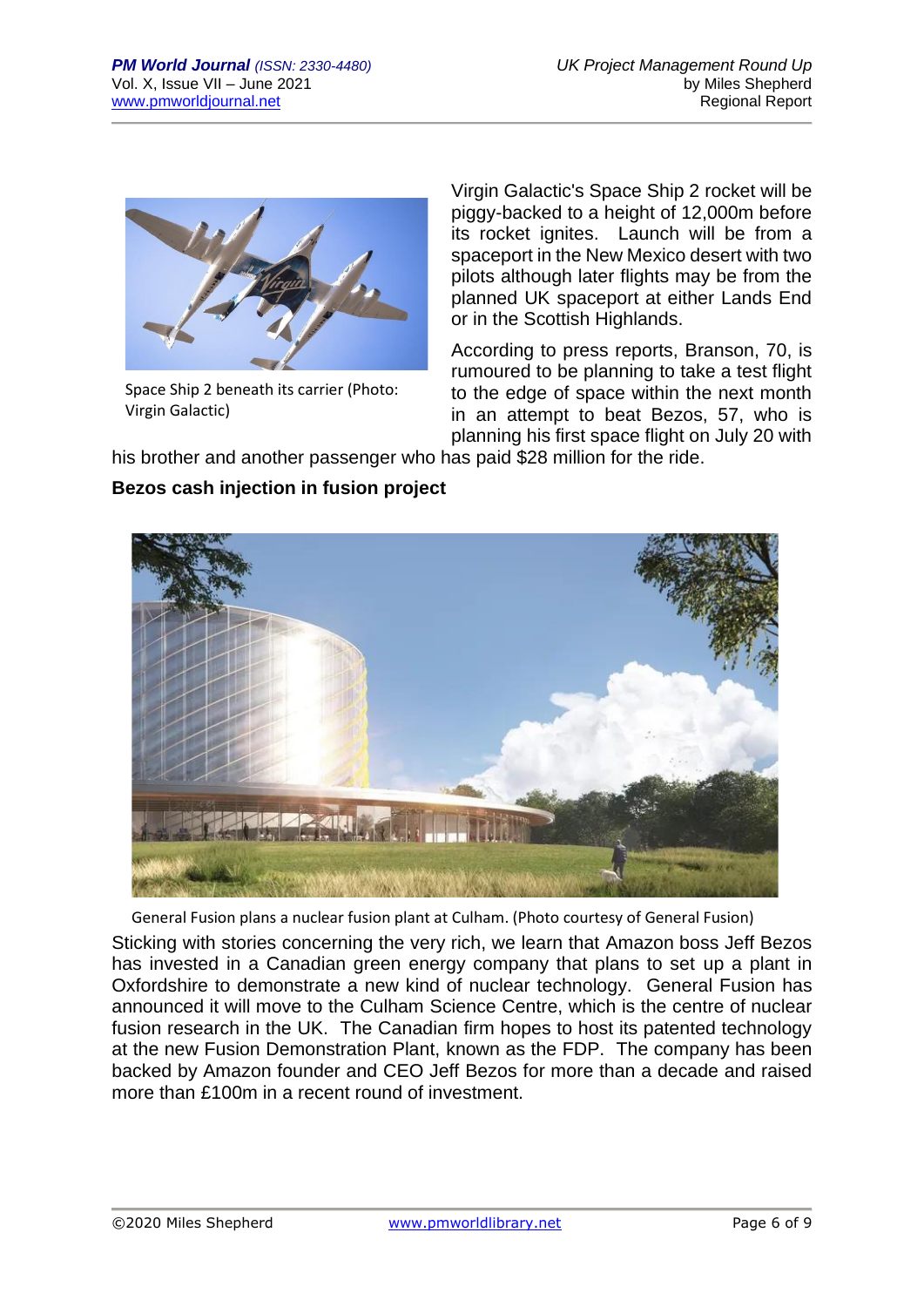## **Power station shutdown due to jelly fish**

And now for something a little more traditional – still energy related. A local power station was forced to shut down temporarily after its systems were blocked by a "bloom of jellyfish". I, for one, did not know that jellyfish bloomed but the local risk analysts should probably have factored this phenomenon into their calculations, another point to be added to the checklist.



Marchwood Power Station (Image Chris Allen via BBC)



Possible outage culprit

Marchwood Power Station, near Southampton, had to cease operations in the middle of June. at 04:05 BST on Monday. General manager *Alan Ainsworth* described it as an event "outside of our control" which had "never occurred in the site's history".

Marchwood councillor Richard Young said nearby residents reported hearing a "loud whistling" noise from the site, attributed by Mr Ainsworth to the said station venting steam to relieve pressure in the system. He added: "The event was caused by the site's cooling water systems becoming blocked. This was due to a bloom of jellyfish entering the cooling water intakes."

Apparently this is not a new phenomenon nor one confined to UK despite claims that it was "being a one-off event, although monitoring will continue". Jellyfish are increasingly causing issues for power plants around the world by clogging up pipes with incidents at an Israeli power plant. In 2013, a swarm of jellyfish disrupted operations at one of the world's largest nuclear reactors in Sweden.

## **Axelos bought by PeopleCert**

My contcts in Greece brought me news that PeopleCert has agreed to acquire AXELOS, the joint venture company created in 2013 to manage, develop and grow the portfolio of global best practice methodologies in project, programme and portfolio management, and IT and digitally enabled services.

The deal values AXELOS at £380m (c. €450m / \$525m) on a cash-free, debt-free basis. This acquisition represents a major milestone for PeopleCert and is fully aligned with its strategy to accelerate growth and further establish its leadership position in the professional skills and languages certification markets.

AXELOS is a joint venture company created by the Cabinet Office on behalf of Her Majesty's Government (HMG) and Capita plc (CPI.L), to manage, develop and grow the portfolio of global best practice methodologies in project, programme and portfolio management, and IT and digitally enabled services, including PRINCE2® and ITIL®. The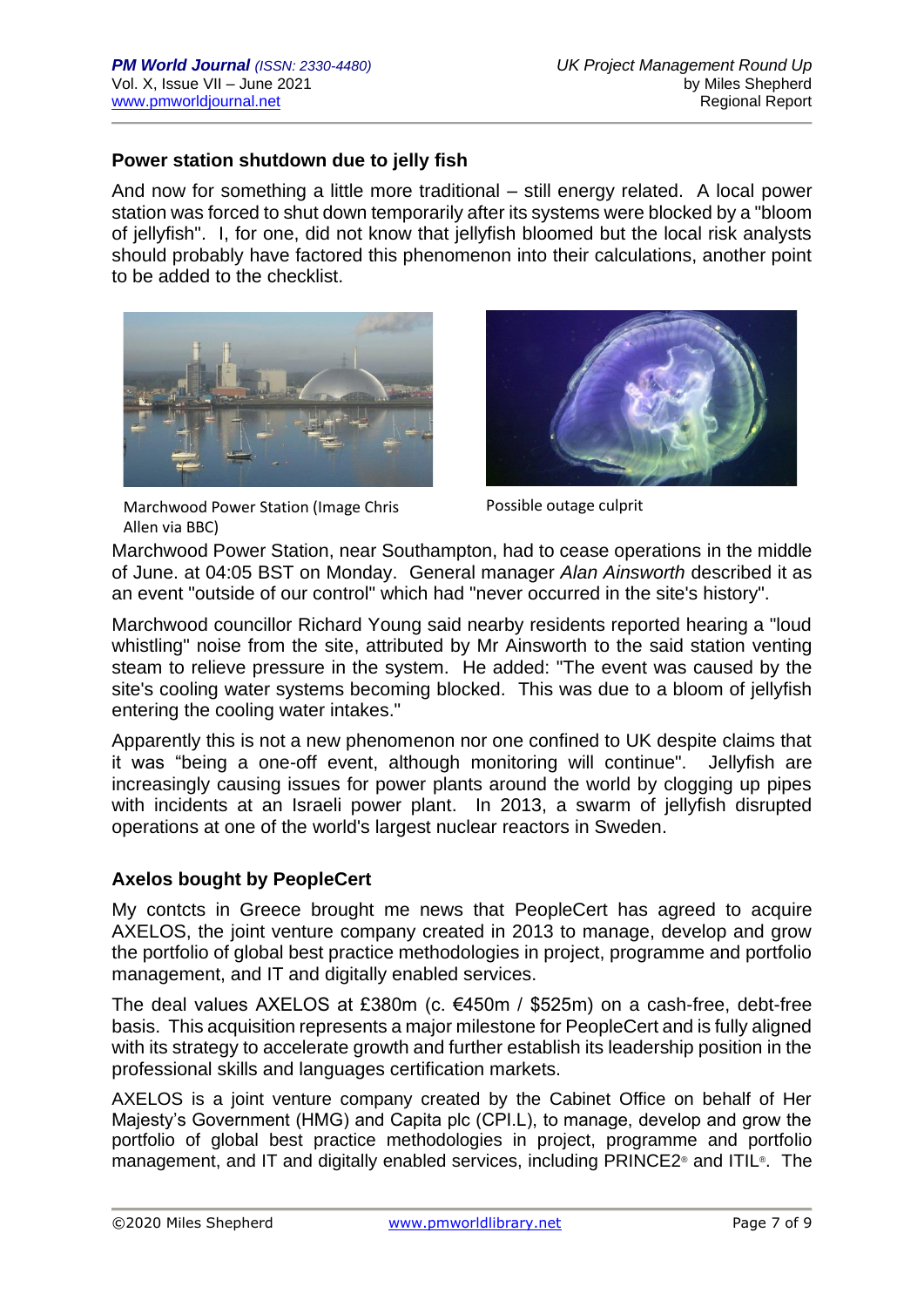methodologies are widely adopted by private, public and voluntary sectors in more than 200 countries to improve professionals' skills, aiming to make both individuals and organisations work more effectively.

PeopleCert claims wide relations with HMG and has been a trusted partner of AXELOS since its formation in 2014. PeopleCert has been the exclusive Examination Institute for the delivery of AXELOS' programs worldwide since 2018.

Last year, PeopleCert completed the acquisition of the International Association for Six Sigma Certification (IASSC), the global Professional Association dedicated to growing and enhancing the standards within the Lean Six Sigma Community.

# **CLOSING REMARKS**



Magawa and Malen (Image: Apopo)

Regular readers will recall Magawa the rat. Having cleared more than 141,000 square metres of land, the equivalent of some 20 football pitches, Malawa struck a blow for diversity when he was awarded a gold medal by the British veterinary charity People's Dispensary for Sick Animals (PDSA) – the first time the award has been made to an animal other than a dog.

After a five-year career in which he sniffed out 71 landmines and dozens more unexploded items in Cambodia, he is retiring. There are thought to be up to six million landmines in the South East Asian country. Malen, his handler, says the seven-year-old African giant pouched rat is "slowing down" as he reaches old age, and she wants to "respect his needs".

Magawa is well travelled – he was trained by the Belgium-registered charity Apopo, in Tanzania and deployed to Cambodia. Apopo has been raising the animals, known as HeroRATs, in the art of landmines detection since the 1990s. The animals are certified after a year of training. Interestingly, this is a longer training period than most nongraduate Project Managers undergo!